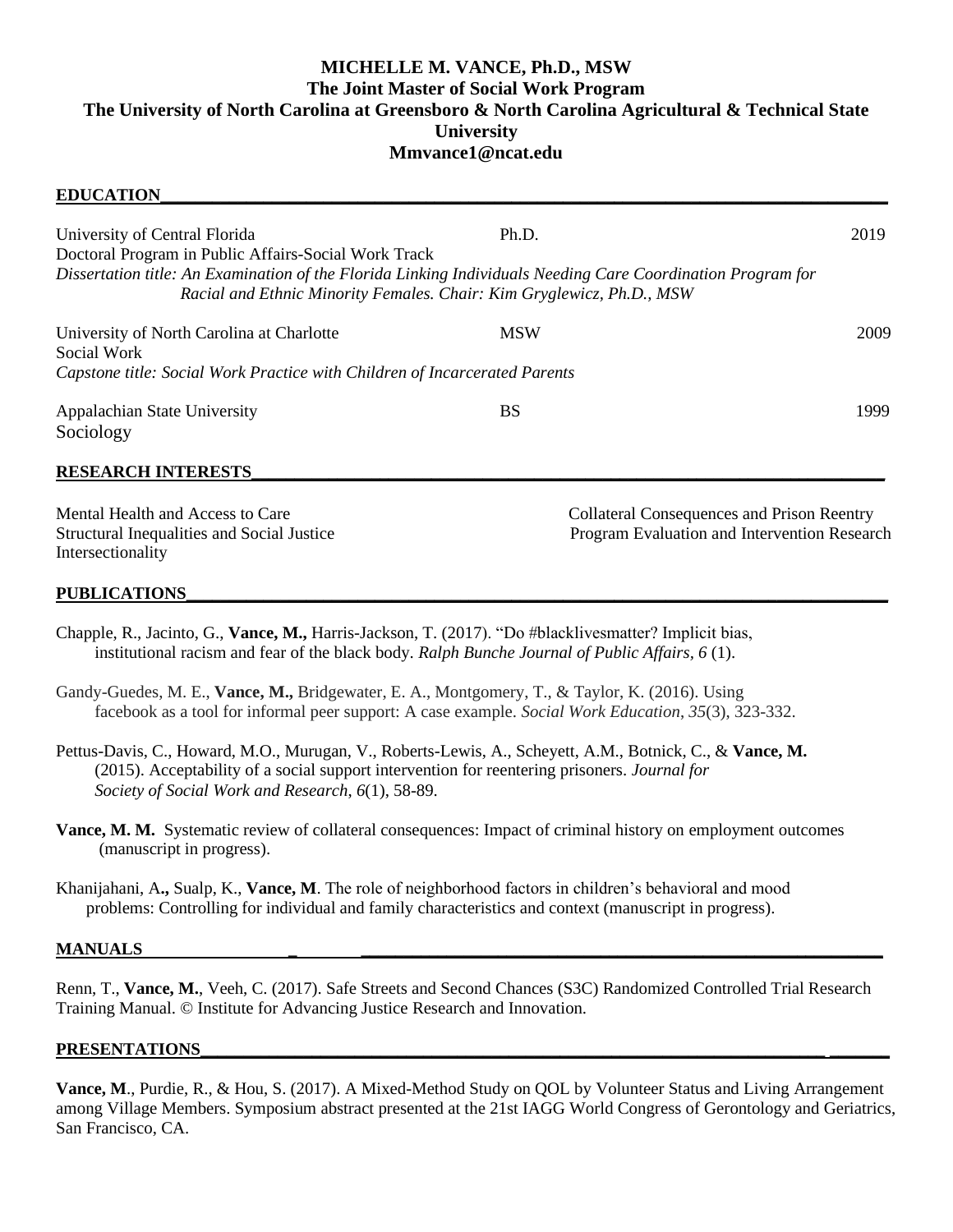Gandy-Guedes, M. E., **Vance, M.,** Bridgewater, E. A., Montgomery, T., & Taylor, K. (2016, November). Using facebook as a tool for informal peer support: A case example. Council on Social Work Education Annual Program Meeting. Atlanta, GA.

Chapple, R.L., Jacinto, G.A., & **Vance, M. M**. (2015, October). The Framing of "Black Lives" and Social Protest: Implications for Social Work. Council on Social Work Education Annual Program Meeting. Denver, CO.

### **AWARDS AND HONORS\_\_\_\_\_\_\_\_\_\_\_\_\_\_\_\_\_\_\_\_\_\_\_\_\_\_\_\_\_\_\_\_\_\_\_\_\_\_\_\_\_\_\_\_\_\_\_\_\_\_\_\_\_\_\_\_\_\_\_\_\_\_\_\_\_\_\_\_\_\_\_\_\_\_\_**

| UCF College of Graduate Studies Presentation Fellowship<br>Debbie K. Phyllis UCF Space Coast Alumni Scholarship<br>Gerald Mark-Breen Memorial Scholarship<br>Edwin Chapin Social Work Scholarship | 2017<br>2016<br>2016<br>2007 |
|---------------------------------------------------------------------------------------------------------------------------------------------------------------------------------------------------|------------------------------|
| <b>ACADEMIC POSITIONS</b>                                                                                                                                                                         |                              |
| <b>North Carolina A &amp; T State University JMSW Program</b><br><b>Assistant Professor</b>                                                                                                       | 2019                         |
| <b>University of Central Florida School of Social Work</b>                                                                                                                                        |                              |
| Academic Support and Assessment Assistant (MSW Online program)                                                                                                                                    | 2018                         |
| <b>Adjunct Instructor</b>                                                                                                                                                                         | 2016                         |
| <b>Graduate Teaching Associate</b>                                                                                                                                                                | 2015                         |
| <b>Visiting Instructor</b>                                                                                                                                                                        | 2014-2015                    |
| <b>Adjunct Instructor</b>                                                                                                                                                                         | 2011-2014                    |

### **RESEARCH EXPERIENCE\_\_\_\_\_\_\_\_\_\_\_\_\_\_\_\_\_\_\_\_\_\_\_\_\_\_\_\_\_\_\_\_\_\_\_\_\_\_\_\_\_\_\_\_\_\_\_\_\_\_\_\_\_\_\_\_\_\_\_\_\_\_\_\_\_\_\_\_\_\_\_\_\_**

*Interim Reentry Project Director.* **Safe Streets and Second Chances Initiative (S3C). Institute for Justice Research and Development at Florida State University College of Social Work** January 2018-July 2018 *Funded by private foundation and collaborative research sponsors (C. Pettus-Davis, PI)*

- Participated in the study oversight committee team including weekly tasks that required the development of programs and procedures.
- Hired and provided oversight to three state (Florida, Texas, & Pennsylvania) research and implementation teams.
- Ensured that each state level team carried out implementation phase of study protocol as required by the Florida State University Institutional Review Board.
- Established and maintained relationships with prisons, probation & parole offices, service providers, and other entities critical to the implementation of the model and study.
- Lead in development and implementation of research training.

*Research Associate*. **Florida Linking Individuals Needing Care (FL-LINC***)* **Research Project with Florida Statewide Office of Suicide Prevention, Florida Council for Community Mental Health, University of Central Florida and University of South Florida August 2016-** January 2018 *Funded by SAMHSA (M. Karver, PI & K. Gryglewicz, Co-PI)*

- Completed literature reviews to support research for project AIMs as assigned by PI.
- Created databases (for AIMS) and coding books for data entry into SPSS.
- Performed quality assurance checks on program outcomes.
- Provided coaching and mentorship to programmatic site care coordination teams.
- Collected data from four sites (Aspire, New Horizons, Stewart Marchman Act and Life Stream Behavioral Health services)
- Coded and entered data into SPSS databases, conducted basic quantitative and qualitative data analysis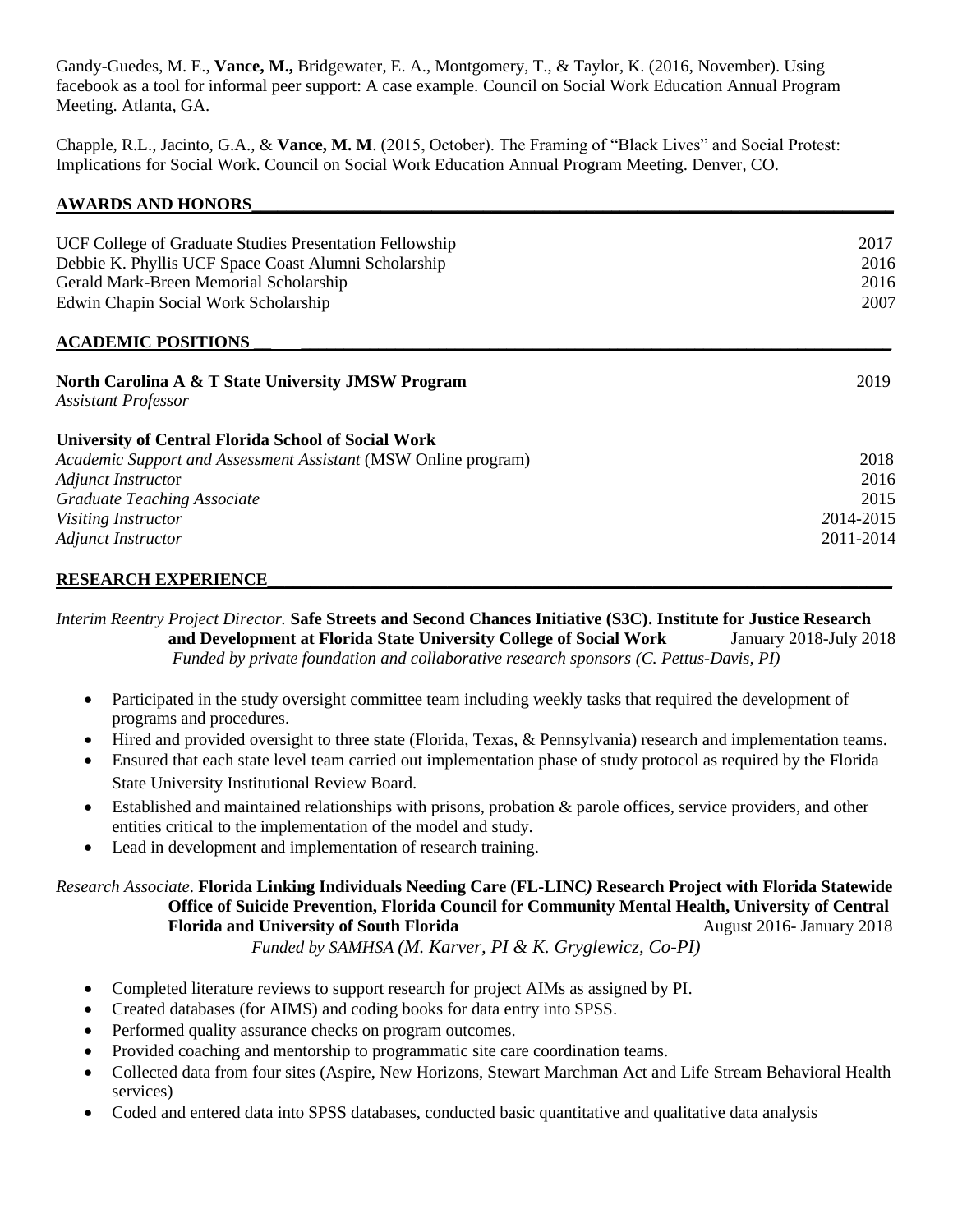*Research Assistant.* **North Carolina Department of Corrections** and **Florida State University College of Social Work December 2010-March 2011** 

*Funded by (NIH) National Institute of Health (S. Tripodi, PI)*

• Conducted assessment interviews with incarcerated women focusing on histories of victimization, recidivism, and implications for assessment, transition planning and reentry.

*Project Coordinator.* **University of North Carolina at Chapel Hill School of Social Work** August 2009- April 2011 *Funded by university funds and private donors (C. Pettus-Davis, PI)*

- Intervention research: Implemented and coordinated a randomized controlled pilot trial of a social support intervention in community settings.
- Grant writing: Worked closely with Principal Investigator to secure external federal and private funding.
- Data analysis: Collected and participated in analyzing quantitative and qualitative longitudinal data; conducted fidelity and feasibility assessments.

#### *Research Assistant*. **North Carolina Department of Corrections** and *University of North Carolina School of Social Work* **March 2009-October 2009**

*Funded by Fahs-Beck experimentation fund (C. Pettus-Davis, PI)*

• Mixed methods research: conducted structured interviews, open-ended interviews, and focus groups with prisoners, former prisoners, and community corrections staff for an exploratory study focusing on social support for people transitioning from prisons to communities.

- Coordinated University-Community agency partnership to conduct grant-funded research study.
- Performed data entry and analysis.

### **TEACHING EXPERIENCE\_\_\_\_\_\_\_\_\_\_\_\_\_\_\_\_\_\_\_\_\_\_\_\_\_\_\_\_\_\_\_\_\_\_\_\_\_\_\_\_\_\_\_\_\_\_\_\_\_\_\_\_\_\_\_\_\_\_\_\_\_\_\_\_\_\_\_\_\_\_\_\_\_**

### **North Carolina A&T State University Aug. 2019-Present Aug. 2019-Present** *JMSW Program (Joint appointment with UNC-Greensboro)*

*Social Work Practice and Human Diversity Generalist Field Education/Instruction*

### **University of Central Florida School of Social Work** Jan. 2012-Aug. 2019

*Undergraduate Courses (\*online or mixed mode)*

*Assessing I: Human Development (\*online sections and classroom) Field Education Integrative Seminar (\*mixed mode and classroom) Forensic Social Work (\*online section only) Micro-Level Roles and Interventions (\*mixed mode, online, and classroom) Macro-Level Roles and Interventions*

### **University of Central Florida School of Social Work 1998 1998 1999 12011-Dec. 2013** *Graduate Courses*

*Generalist Field Education and Seminar Clinical Field Education and Seminar Social Work Practice II: Interventions: Crisis Intervention Strategies, Psychosocial Intervention and Contemporary Behavior Therapy*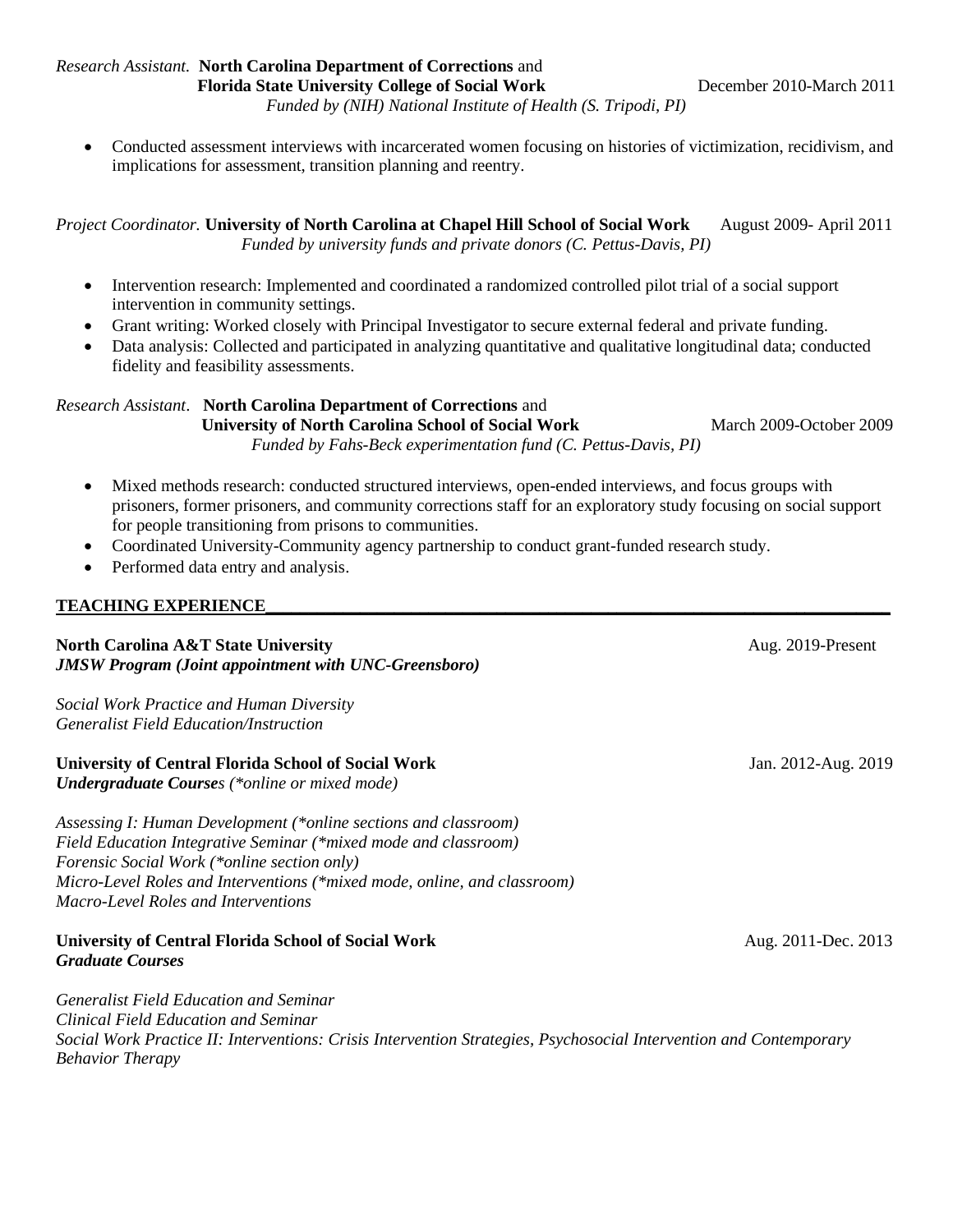## **OTHER TEACHING AND MENTORING EXPERIENCE**

*Interprofessional (IPE) Educational Simulation*. Partnership between UCF School of Social Work, College of Medicine, Department of Physical Therapy, and UF College of Pharmacy to provide small group simulation supervision and debriefing for case-based learning. Spring, 2016 *Field Instructor/Field Liaison*. **University of Central Florida School of Social Work** 2012- 2019 *Field Supervisor*. **University of Central Florida School of Social Work** 2011-2014 *Field Supervisor.* **University of North Carolina at Charlotte** 2010- 2011 PRACTICE EXPERIENCE *Community Mental Health Practitioner (sub-contractor).* **Kinder Konsulting & Parents Too** April 2014 - Jan. 2018 • Conducted individual and family counseling sessions. *Therapist (PRN).* **G4S Youth Services, LLC** March 2012- Aug. 2013 • Provided individual, group and family process-oriented therapeutic services to youth committed to Juvenile Sex Offender Residential Facility. *Project Coordinator.* **University of North Carolina at Chapel Hill School of Social Work** August 2009- April 2011 • Coordinated program development and evaluation of social support intervention for recently released prisoners with substance abuse disorders. • Trained and supervised four-person project team, including MSW student interns. • Conducted psychosocial, substance abuse, mental health, and social support assessments. • Co-facilitated group intervention for recently released prisoners and their support partners. *Social Worker (Temporary).* **Council for Children's Rights** October 2009-May 2010 • Assisted Defense Attorneys in guiding and shaping defense strategies and disposition plans for juveniles within the juvenile court system. • Identified and coordinated treatment needs; assessed utility of services; identified alternative placement and educational options. Served as liaison between Child and Treatment Team professionals. *Behavioral Health Specialist III.* **RHA Health Services, Inc** October 2006- July 2009 • Developed, implemented, and monitored person-centered plans for children (ages 3-17) and adults receiving community support services. • Delivered case management and crisis intervention services to children (ages 3-17) and families impacted by abuse, neglect, trauma, mental health, physical health, and substance abuse issues. • Conducted intake/psychosocial assessments on children (ages 3-17) and adults (ages 18 and older). *Child Advocate (internship).* **Council for Children's Rights** August 2008-April 2009 • Identified and accessed resources and services to advocate for the best interests of children (ages 5-17) in all areas of their lives including the court system, child welfare system, education, mental health, health and immigration. *School Social Worker (internship)*. **Charlotte Mecklenburg Schools August 2007- April 2008** 

• Assessed and counseled students whose behavior, school progress, and mental or physical impairment indicated a need for assistance.

## *Social Worker III.* **Cabarrus County Department of Social Services** 2001-2003; 2005-2006

• Investigated reports of child abuse, neglect and dependency and assessed the immediate action to be taken and degree of risk to child (ren) remaining in the home. (ages 0-17)